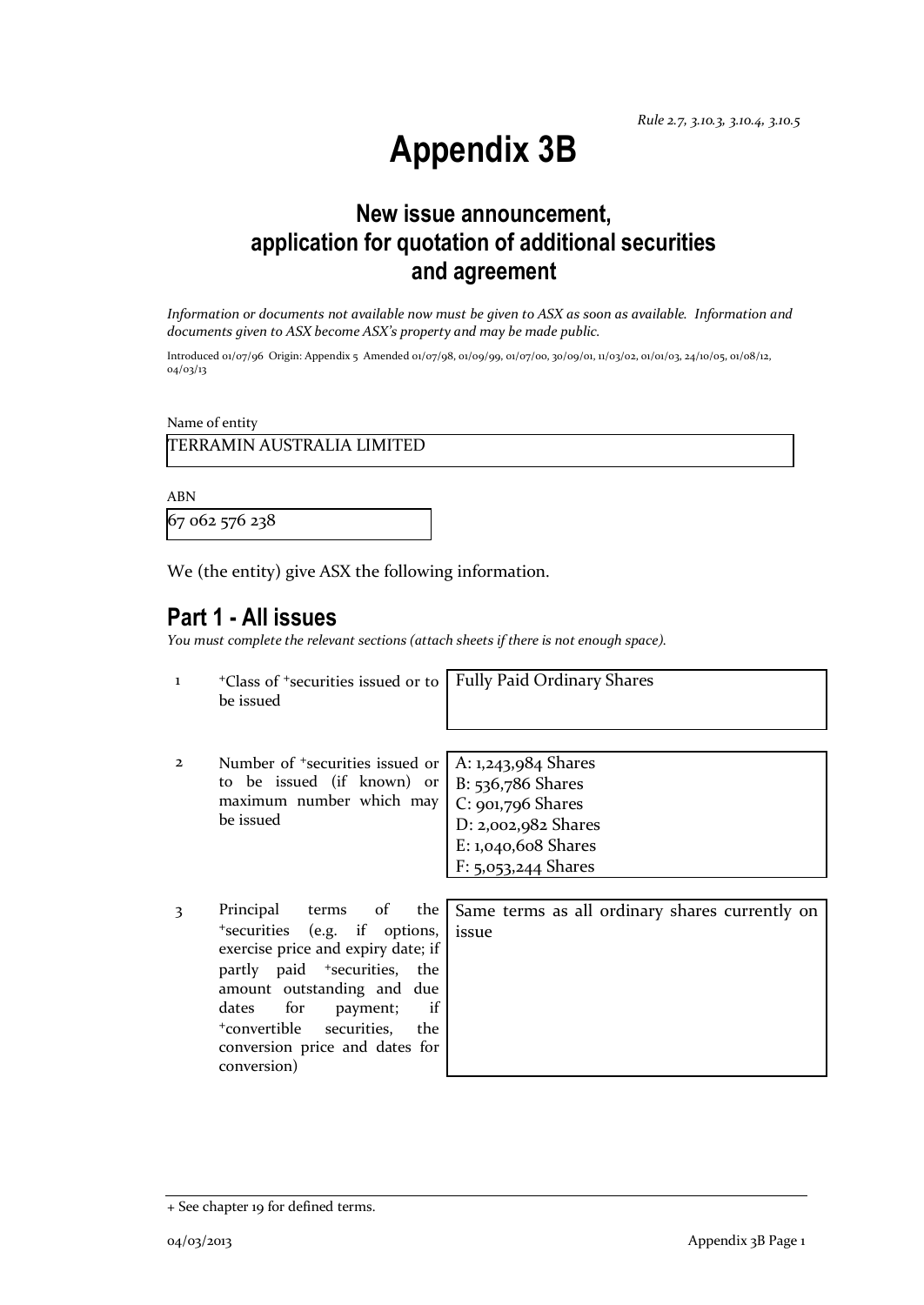| $\overline{4}$ | Do the <sup>+</sup> securities rank equally<br>in all respects from the <sup>+</sup> issue<br>date with an existing <sup>+</sup> class of<br>quoted +securities?<br>If the additional <sup>+</sup> securities do<br>not rank equally, please state:<br>the date from which they do<br>the extent to which they<br>$\bullet$<br>participate for the<br>next<br>dividend, (in the case of a<br>distribution)<br>trust,<br><b>Or</b><br>interest payment<br>the extent to which they do<br>not rank equally, other than<br>in relation to the next<br>dividend, distribution<br><b>Or</b><br>interest payment | Yes                                                                                                                                                                                                                                                                                                                                                                                                                                                                                                                                                                                                                                                                                                                                                                                                                                                                                                                                                                                                                                                                                               |
|----------------|------------------------------------------------------------------------------------------------------------------------------------------------------------------------------------------------------------------------------------------------------------------------------------------------------------------------------------------------------------------------------------------------------------------------------------------------------------------------------------------------------------------------------------------------------------------------------------------------------------|---------------------------------------------------------------------------------------------------------------------------------------------------------------------------------------------------------------------------------------------------------------------------------------------------------------------------------------------------------------------------------------------------------------------------------------------------------------------------------------------------------------------------------------------------------------------------------------------------------------------------------------------------------------------------------------------------------------------------------------------------------------------------------------------------------------------------------------------------------------------------------------------------------------------------------------------------------------------------------------------------------------------------------------------------------------------------------------------------|
| 5              | Issue price or consideration                                                                                                                                                                                                                                                                                                                                                                                                                                                                                                                                                                               | A: \$0.0555 per share<br>$B:$ \$0.1286 per share<br>$C: $0.08$ per share<br>$D: $0.0405$ per share<br>$E:$ \$0.0684 per share<br>F:\$0.1251 per share                                                                                                                                                                                                                                                                                                                                                                                                                                                                                                                                                                                                                                                                                                                                                                                                                                                                                                                                             |
| 6              | Purpose of the issue<br>(If issued as consideration for<br>the acquisition of assets, clearly<br>identify those assets                                                                                                                                                                                                                                                                                                                                                                                                                                                                                     | A and B: shares issued to Asipac Group Pty<br>Ltd in payment of interest under the terms<br>of a \$4 million corporate facility dated 30<br>September<br>approved<br>2013,<br>at<br>general<br>meeting of shareholders on 29 May 2015;<br>C: shares issued to Asipac Group Pty Ltd in<br>payment of interest under the terms of a<br>\$2.8 million facility for the Bird-in-Hand<br>project dated 25 October 2013, approved at<br>general meeting of shareholders on 29 May<br>2015;<br>D: shares issued to Asipac Group Pty Ltd in<br>payment of interest under the terms of a<br>Convertible Note Deed Poll dated 26 March<br>2008 approved by shareholders on 23 April<br>2008;<br>E: shares issued to Asipac Group Pty Ltd in<br>payment of interest under the terms of a<br>Convertible Note Deed Poll dated 26 March<br>2008 approved by shareholders on 23 April<br>2008;<br>F: shares issued to Asipac Group Pty Ltd in<br>payment of interest under the terms of a<br>Convertible Note Deed dated 7 October 2014<br>approved by shareholders at general meeting<br>on 17 September 2014; |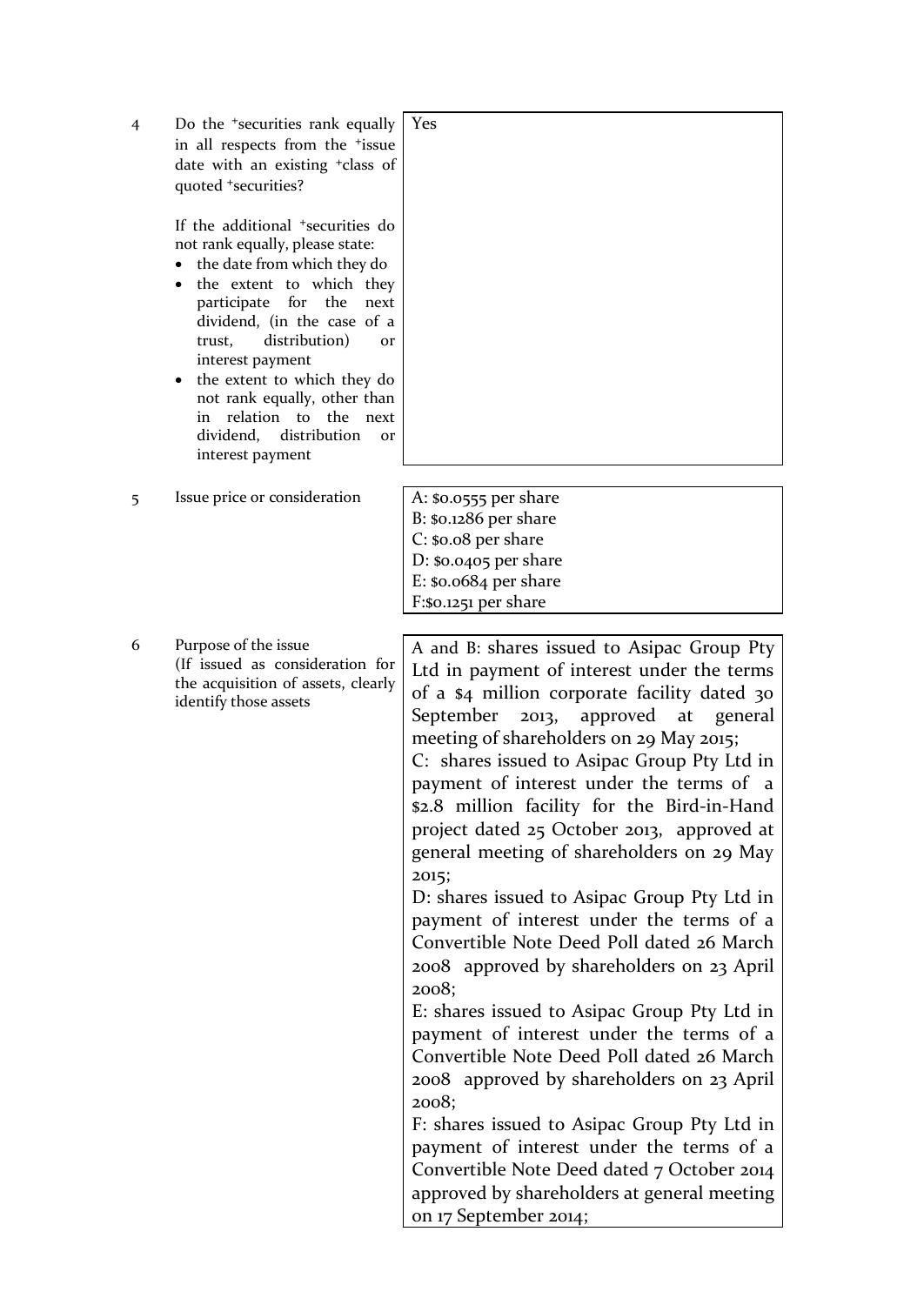6a Is the entity an +eligible entity that has obtained security holder approval under rule 7.1A? Yes

> If Yes, complete sections 6b – 6h *in relation to the +securities the subject of this Appendix 3B*, and comply with section 6i

- 6b The date the security holder resolution under rule 7.1A was passed
- 6c Number of +securities issued without security holder approval under rule 7.1
- 6d Number of +securities issued with security holder approval under rule 7.1A
- 6e Number of +securities issued with security holder approval under rule 7.3, or another specific security holder approval (specify date of meeting)
- 6f Number of +securities issued under an exception in rule 7.2
- 6g If +securities issued under rule 7.1A, was issue price at least 75% of 15 day VWAP as calculated under rule 7.1A.3? Include the <sup>+</sup>issue date and both values. Include the source of the VWAP calculation.
- 6h If +securities were issued under rule 7.1A for non-cash consideration, state date on which valuation of consideration was released to ASX Market Announcements
- 6i Calculate the entity's remaining issue capacity under rule 7.1 and rule 7.1A – complete Annexure 1 and release to ASX Market Announcements

+ See chapter 19 for defined terms.

228,880,799 shares under rule 7.1 and 152,587,199 shares under rule 7.1A

10,779,400 shares

29 May 2015



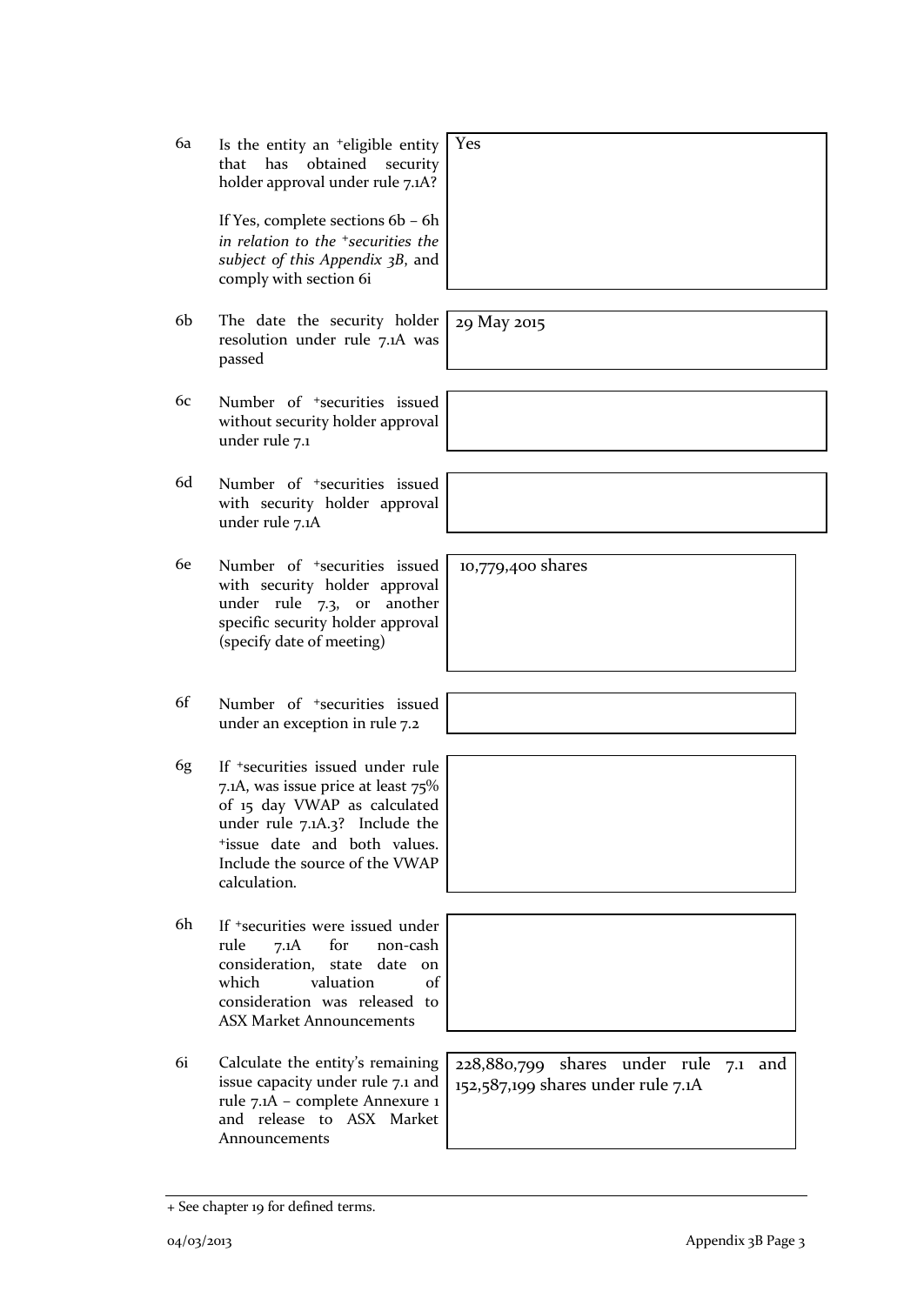Note: The issue date may be prescribed by ASX (refer to the definition of issue date in rule 19.12). For example, the issue date for a pro rata entitlement issue must comply with the applicable timetable in Appendix 7A.

3 June 2015

Cross reference: item 33 of Appendix 3B.

8 Number and <sup>+</sup>class of all <sup>+</sup>securities quoted on ASX (*including* the <sup>+</sup>securities in section 2 if applicable)

|   | Number        | <sup>+</sup> Class |
|---|---------------|--------------------|
| l | 1,525,871,995 | Ordinary           |
| ζ |               |                    |
| ı |               |                    |
|   |               |                    |
|   |               |                    |
|   |               |                    |
|   |               |                    |

|             |                                                      | Number      | <sup>+</sup> Class                |
|-------------|------------------------------------------------------|-------------|-----------------------------------|
| $\mathbf Q$ | Number and <sup>+</sup> class of all                 | 300,000     | <b>OPTIONS</b><br>(so.53)         |
|             | <sup>+</sup> securities not quoted on ASX            |             | (TZNAS)                           |
|             | ( <i>including</i> the <sup>+</sup> securities<br>in | 3,500,000   | <b>OPTIONS</b><br>$($ \$0.135 $)$ |
|             | section 2 if applicable)                             |             | (TZNAS)                           |
|             |                                                      | 249,825,703 | Convertible<br><b>Notes</b>       |
|             |                                                      |             | $(s0.065)$ (TZNAO)                |
|             |                                                      |             |                                   |
|             |                                                      |             |                                   |
|             |                                                      |             |                                   |

10 Dividend policy (in the case of a trust, distribution policy) on the increased capital (interests)

Unchanged.

## **Part 2 - Pro rata issue**

| 11 | Is security holder approval<br>required?                                                                       |
|----|----------------------------------------------------------------------------------------------------------------|
| 12 | Is the issue renounceable or non-<br>renounceable?                                                             |
| 13 | Ratio in which the <sup>+</sup> securities<br>will be offered                                                  |
| 14 | <sup>+</sup> Class of <sup>+</sup> securities to which the<br>offer relates                                    |
| 15 | *Record date to determine<br>entitlements                                                                      |
| 16 | holdings on different<br>Will<br>registers (or subregisters) be<br>aggregated for calculating<br>entitlements? |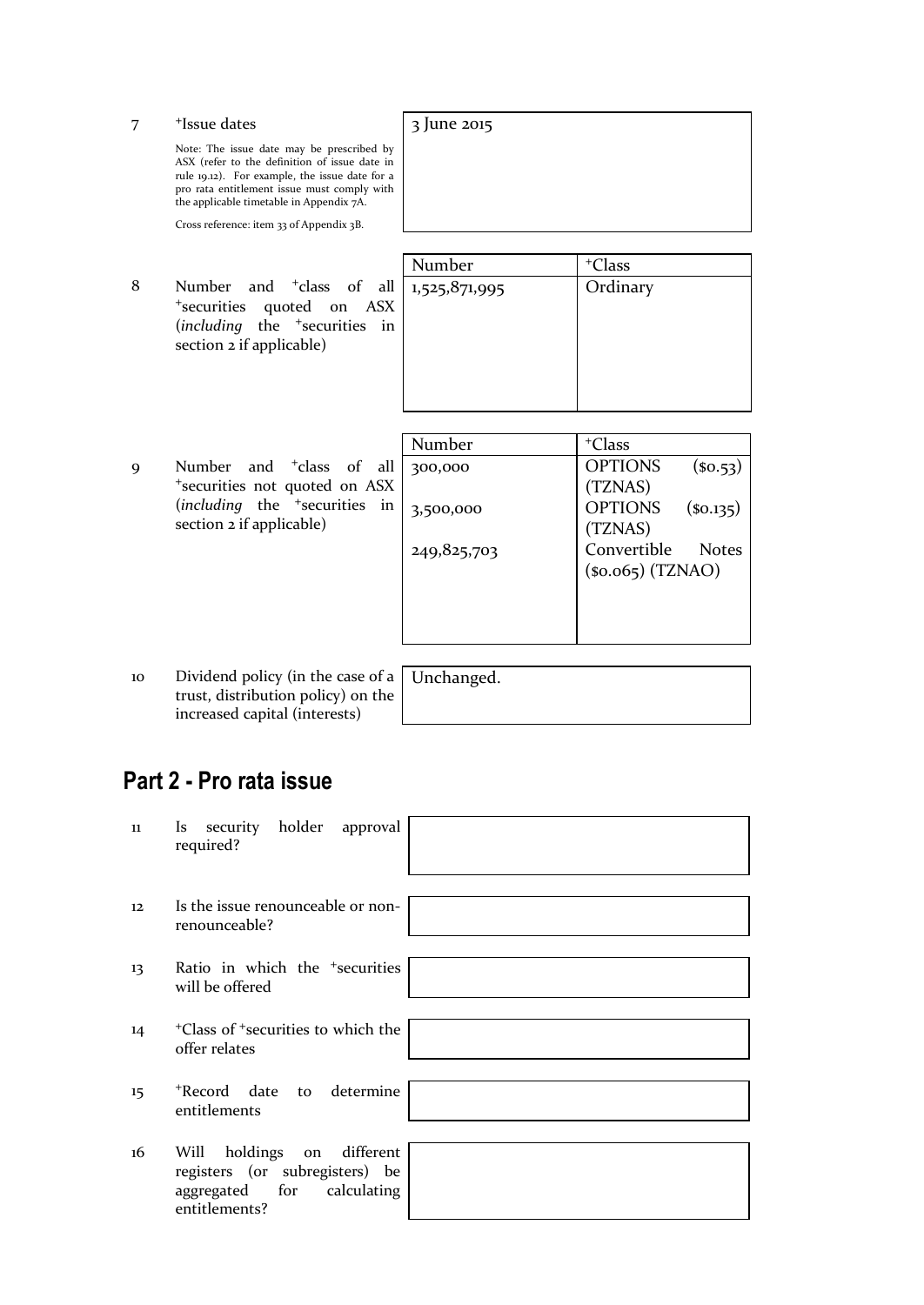- - holders
	- 28 Date rights trading will begin (if applicable)
- 17 Policy for deciding entitlements in relation to fractions
- 18 Names of countries in which the entity has security holders who will not be sent new offer documents

Note: Security holders must be told how their entitlements are to be dealt with. Cross reference: rule 7.7.

- 19 Closing date for receipt of acceptances or renunciations
- 20 Names of any underwriters
- 21 Amount of any underwriting fee or commission
- 22 Names of any brokers to the issue
- 23 Fee or commission payable to the broker to the issue
- 24 Amount of any handling fee payable to brokers who lodge acceptances or renunciations on behalf of security holders
- 25 If the issue is contingent on security holders' approval, the date of the meeting
- 26 Date entitlement and acceptance form and offer documents will be sent to persons entitled
- 27 If the entity has issued options, and the terms entitle option holders to participate on exercise, the date on which notices will be sent to option
-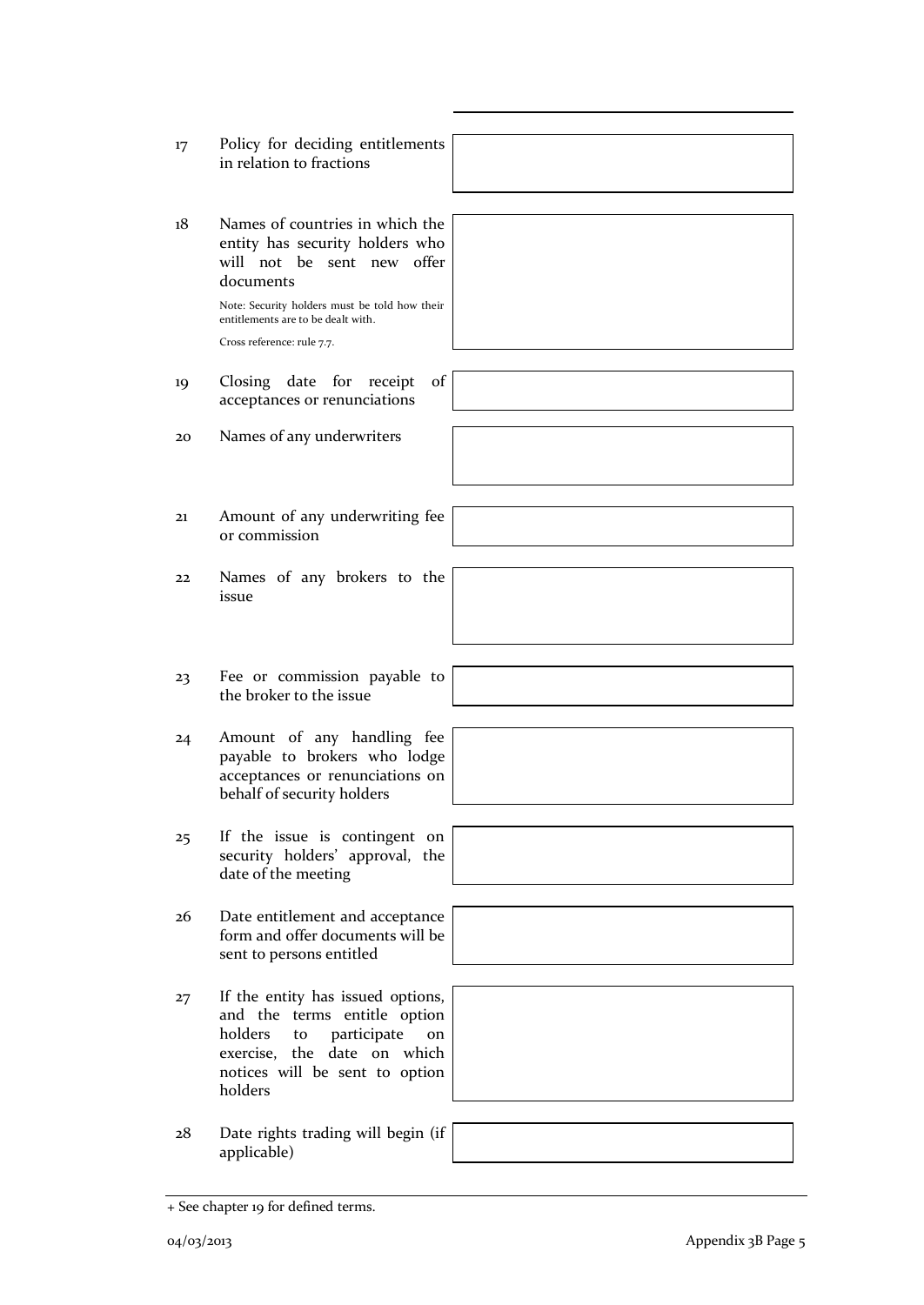- 29 Date rights trading will end (if applicable)
- 30 How do security holders sell their entitlements *in full* through a broker?
- 31 How do security holders sell *part* of their entitlements through a broker and accept for the balance?
- 32 How do security holders dispose of their entitlements (except by sale through a broker)?
- 33 <sup>+</sup>Issue date

### **Part 3 - Quotation of securities**

*You need only complete this section if you are applying for quotation of securities*

- 34 Type of <sup>+</sup>securities (*tick one*)
- (a)  $\sqrt{\phantom{a}}$  +Securities described in Part 1
- (b) All other <sup>+</sup>securities

Example: restricted securities at the end of the escrowed period, partly paid securities that become fully paid, employee incentive share securities when restriction ends, securities issued on expiry or conversion of convertible securities

#### **Entities that have ticked box 34(a)**

#### **Additional securities forming a new class of securities**

|           |  |  | Tick to indicate you are providing the information or |  |  |  |
|-----------|--|--|-------------------------------------------------------|--|--|--|
| documents |  |  |                                                       |  |  |  |

- 35 If the <sup>+</sup> securities are <sup>+</sup>equity securities, the names of the 20 largest holders of the additional <sup>+</sup>securities, and the number and percentage of additional <sup>+</sup>securities held by those holders
- 36 **If the <sup>+</sup>securities are <sup>+</sup>equity securities, a distribution schedule of the additional** <sup>+</sup>securities setting out the number of holders in the categories 1 - 1,000 1,001 - 5,000 5,001 - 10,000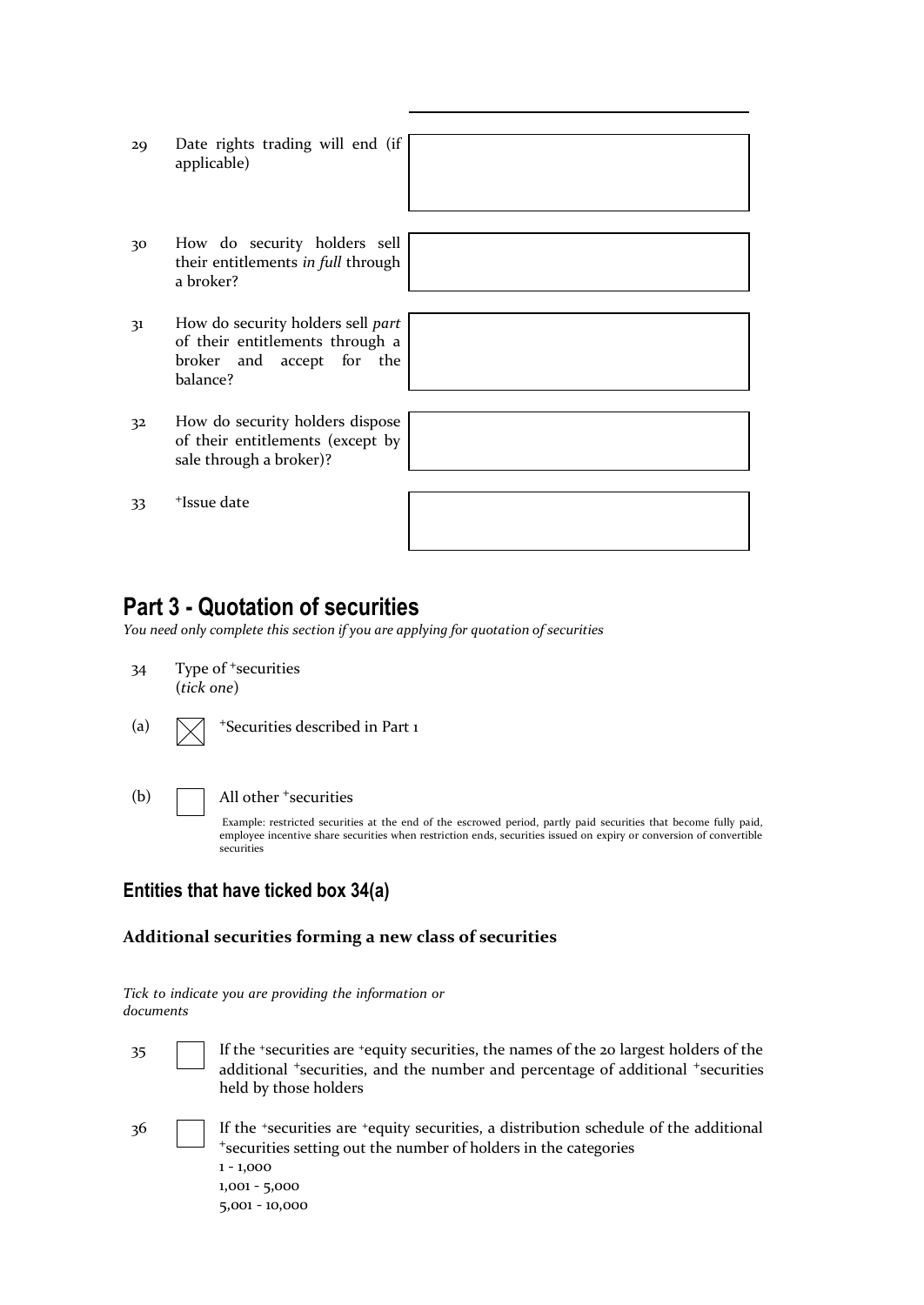| $10,001 - 100,000$ |  |
|--------------------|--|
| 100,001 and over   |  |

 $37$  A copy of any trust deed for the additional +securities

#### **Entities that have ticked box 34(b)**

38 Number of <sup>+</sup>securities for which <sup>+</sup>quotation is sought

- 39 <sup>+</sup>Class of <sup>+</sup>securities for which quotation is sought
- 40 Do the <sup>+</sup>securities rank equally in all respects from the <sup>+</sup>issue date with an existing <sup>+</sup>class of quoted <sup>+</sup>securities?

If the additional <sup>+</sup>securities do not rank equally, please state:

- the date from which they do
- the extent to which they participate for the next dividend, (in the case of a trust, distribution) or interest payment
- the extent to which they do not rank equally, other than in relation to the next dividend, distribution or interest payment
- 41 Reason for request for quotation now

Example: In the case of restricted securities, end of restriction period

(if issued upon conversion of another <sup>+</sup>security, clearly identify that other <sup>+</sup>security)

- Number + Class
- 42 Number and <sup>+</sup>class of all <sup>+</sup>securities quoted on ASX (*including* the <sup>+</sup>securities in clause 38)

| Number | <sup>+</sup> Class |
|--------|--------------------|
|        |                    |
|        |                    |
|        |                    |
|        |                    |
|        |                    |
|        |                    |
|        |                    |

<sup>+</sup> See chapter 19 for defined terms.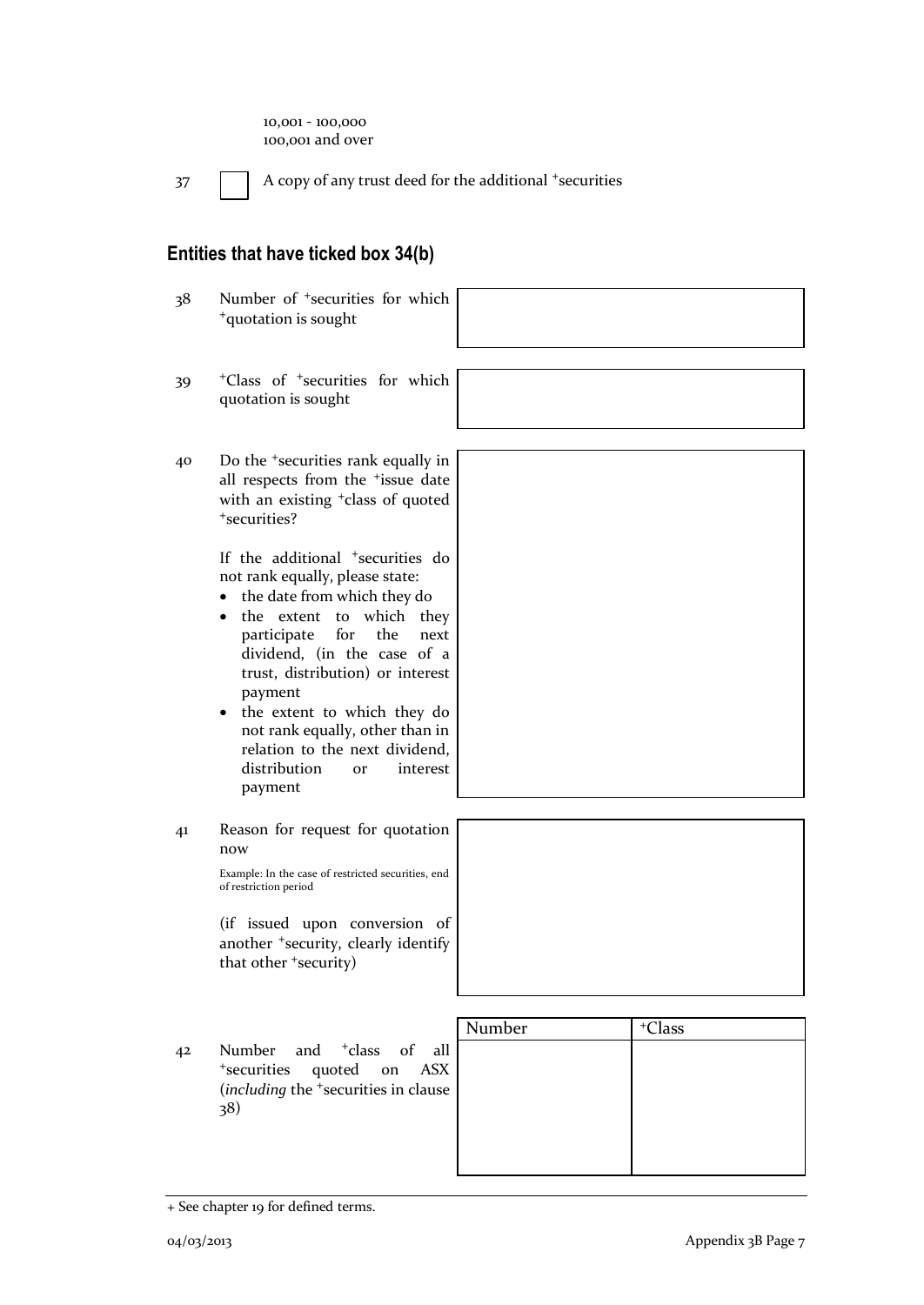#### **Quotation agreement**

- 1 <sup>+</sup>Quotation of our additional <sup>+</sup>securities is in ASX's absolute discretion. ASX may quote the <sup>+</sup>securities on any conditions it decides.
- 2 We warrant the following to ASX.
	- The issue of the *\*securities* to be quoted complies with the law and is not for an illegal purpose.
	- There is no reason why those +securities should not be granted <sup>+</sup>quotation.
	- An offer of the *'securities* for sale within 12 months after their issue will not require disclosure under section  $707(3)$  or section  $1012C(6)$  of the Corporations Act.

Note: An entity may need to obtain appropriate warranties from subscribers for the securities in order to be able to give this warranty

- Section 724 or section 1016E of the Corporations Act does not apply to any applications received by us in relation to any <sup>+</sup>securities to be quoted and that no-one has any right to return any <sup>+</sup>securities to be quoted under sections 737, 738 or 1016F of the Corporations Act at the time that we request that the +securities be quoted.
- If we are a trust, we warrant that no person has the right to return the <sup>+</sup>securities to be quoted under section 1019B of the Corporations Act at the time that we request that the *\*securities* be quoted.
- 3 We will indemnify ASX to the fullest extent permitted by law in respect of any claim, action or expense arising from or connected with any breach of the warranties in this agreement.
- 4 We give ASX the information and documents required by this form. If any information or document is not available now, we will give it to ASX before <sup>+</sup>quotation of the <sup>+</sup>securities begins. We acknowledge that ASX is relying on the information and documents. We warrant that they are (will be) true and complete.

 $\bigoplus$ 

Sign here: . Date: 3 June 2015

(Director/Company secretary)

Print name: Stephane Gauducheau

== == == == ==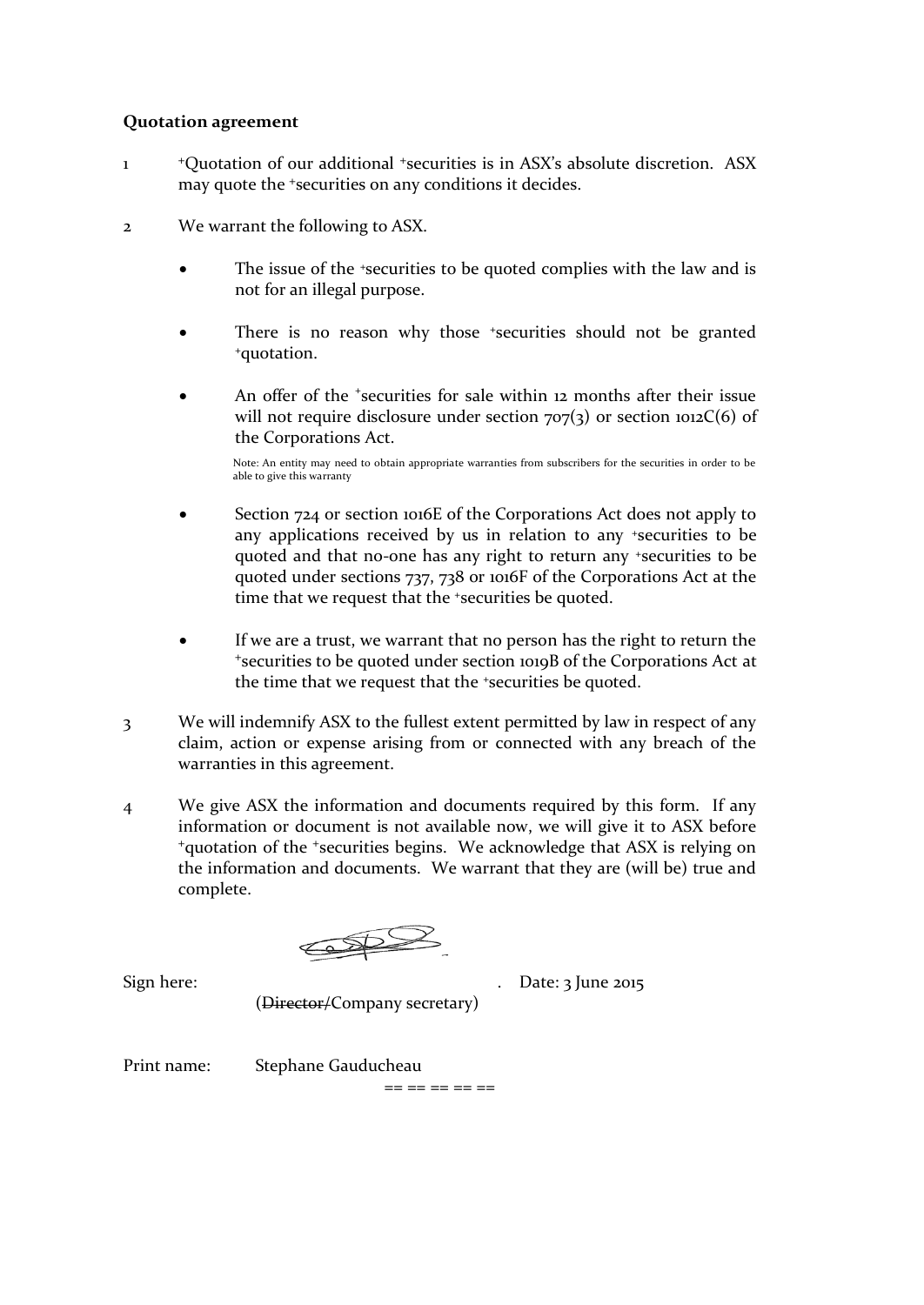# **Appendix 3B – Annexure 1**

## **Calculation of placement capacity under rule 7.1 and rule 7.1A for eligible entities**

Introduced 01/08/12 Amended 04/03/13

## **Part 1**

| Rule 7.1 – Issues exceeding 15% of capital                                                                                                                                                                                                                                                                                                   |                                                                 |  |  |  |
|----------------------------------------------------------------------------------------------------------------------------------------------------------------------------------------------------------------------------------------------------------------------------------------------------------------------------------------------|-----------------------------------------------------------------|--|--|--|
| capacity is calculated                                                                                                                                                                                                                                                                                                                       | Step 1: Calculate "A", the base figure from which the placement |  |  |  |
| <b>Insert</b> number of fully paid <sup>+</sup> ordinary<br>securities on issue 12 months before the<br>*issue date or date of agreement to issue                                                                                                                                                                                            | 1,262,463,577 ordinary shares                                   |  |  |  |
| Add the following:                                                                                                                                                                                                                                                                                                                           |                                                                 |  |  |  |
| Number of fully paid <sup>+</sup> ordinary securities<br>issued in that 12 month period under an<br>exception in rule 7.2                                                                                                                                                                                                                    | 86,304,896                                                      |  |  |  |
| Number of fully paid <sup>+</sup> ordinary securities<br>issued in that 12 month period with<br>shareholder approval                                                                                                                                                                                                                         | 177,103,522                                                     |  |  |  |
| Number of partly paid +ordinary<br>$\bullet$<br>securities that became fully paid in that<br>12 month period                                                                                                                                                                                                                                 | $\Omega$                                                        |  |  |  |
| Note:<br>Include only ordinary securities here -<br>other classes of equity securities cannot<br>be added<br>Include here (if applicable) the securities<br>$\bullet$<br>the subject of the Appendix 3B to which<br>this form is annexed<br>It may be useful to set out issues of<br>securities on different dates as separate<br>line items |                                                                 |  |  |  |
| <b>Subtract</b> the number of fully paid <sup>+</sup> ordinary<br>securities cancelled during that 12 month<br>period                                                                                                                                                                                                                        | 0                                                               |  |  |  |
| "А"                                                                                                                                                                                                                                                                                                                                          | 1,525,871,995                                                   |  |  |  |

<sup>+</sup> See chapter 19 for defined terms.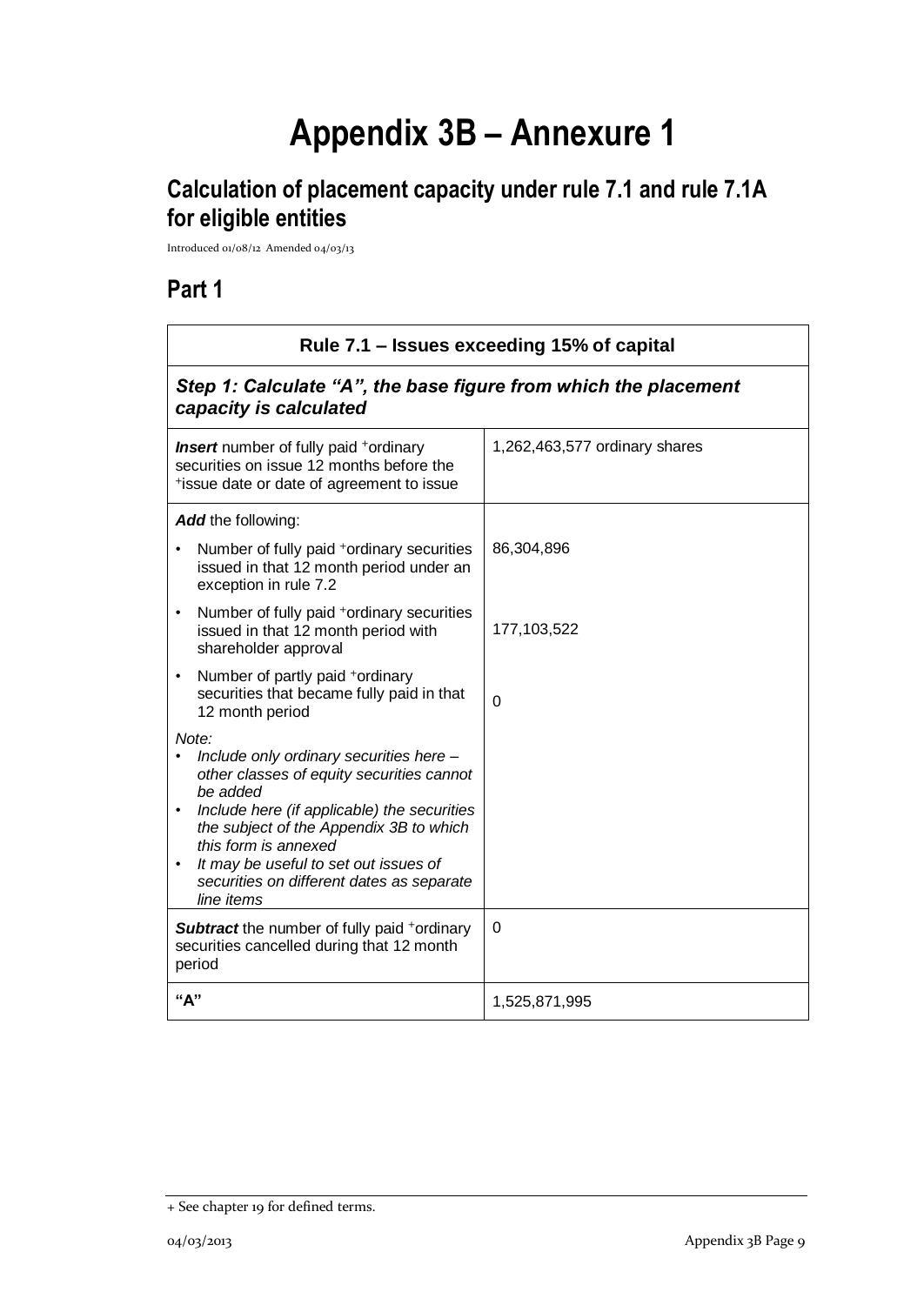| Step 2: Calculate 15% of "A"                                                                                                                                                                                                                                                                                                                                  |                                                                    |  |  |  |
|---------------------------------------------------------------------------------------------------------------------------------------------------------------------------------------------------------------------------------------------------------------------------------------------------------------------------------------------------------------|--------------------------------------------------------------------|--|--|--|
| "B"                                                                                                                                                                                                                                                                                                                                                           | 0.15<br>[Note: this value cannot be changed]                       |  |  |  |
| Multiply "A" by 0.15                                                                                                                                                                                                                                                                                                                                          | 228,880,799                                                        |  |  |  |
| Step 3: Calculate "C", the amount of placement capacity under rule 7.1<br>that has already been used                                                                                                                                                                                                                                                          |                                                                    |  |  |  |
| <b>Insert</b> number of <sup>+</sup> equity securities issued<br>or agreed to be issued in that 12 month<br>period not counting those issued:                                                                                                                                                                                                                 | 0                                                                  |  |  |  |
| Under an exception in rule 7.2                                                                                                                                                                                                                                                                                                                                |                                                                    |  |  |  |
| Under rule 7.1A<br>$\bullet$                                                                                                                                                                                                                                                                                                                                  |                                                                    |  |  |  |
| With security holder approval under rule<br>7.1 or rule 7.4                                                                                                                                                                                                                                                                                                   |                                                                    |  |  |  |
| Note:<br>This applies to equity securities, unless<br>$\bullet$<br>specifically excluded - not just ordinary<br>securities<br>Include here (if applicable) the securities<br>$\bullet$<br>the subject of the Appendix 3B to which<br>this form is annexed<br>It may be useful to set out issues of<br>securities on different dates as separate<br>line items |                                                                    |  |  |  |
| "C"                                                                                                                                                                                                                                                                                                                                                           | 0                                                                  |  |  |  |
| Step 4: Subtract "C" from ["A" x "B"] to calculate remaining<br>placement capacity under rule 7.1                                                                                                                                                                                                                                                             |                                                                    |  |  |  |
| "A" x 0.15                                                                                                                                                                                                                                                                                                                                                    | 228,880,799                                                        |  |  |  |
| Note: number must be same as shown in<br>Step 2                                                                                                                                                                                                                                                                                                               |                                                                    |  |  |  |
| Subtract "C"                                                                                                                                                                                                                                                                                                                                                  | 0                                                                  |  |  |  |
| Note: number must be same as shown in<br>Step 3                                                                                                                                                                                                                                                                                                               |                                                                    |  |  |  |
| <b>Total</b> ["A" $\times$ 0.15] – "C"                                                                                                                                                                                                                                                                                                                        | 228,880,799                                                        |  |  |  |
|                                                                                                                                                                                                                                                                                                                                                               | [Note: this is the remaining placement<br>capacity under rule 7.1] |  |  |  |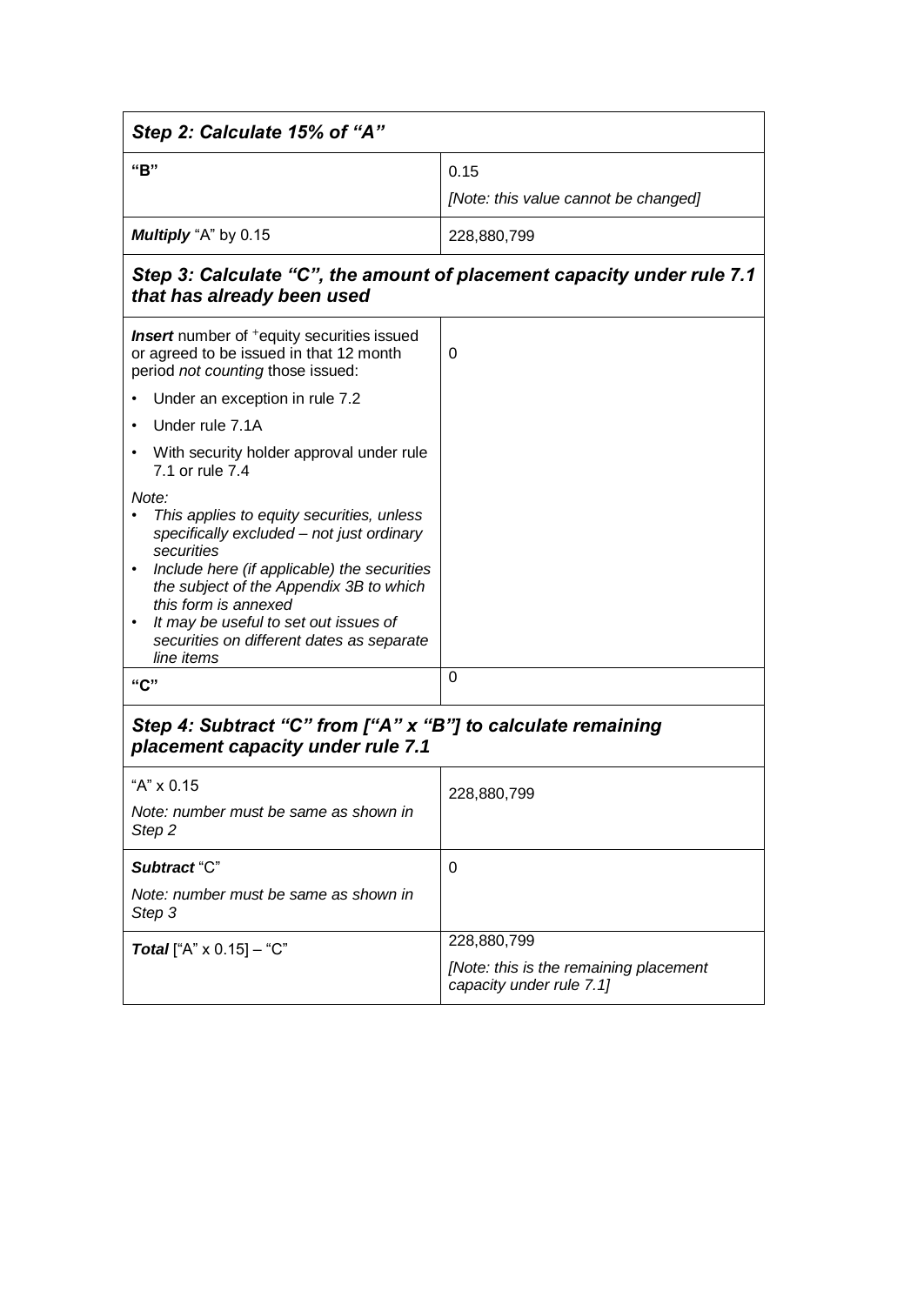## **Part 2**

| Rule 7.1A - Additional placement capacity for eligible entities                                                                                                                                                                                                                                                                                                                                                                                                                                                                                                                                                                                    |                                            |
|----------------------------------------------------------------------------------------------------------------------------------------------------------------------------------------------------------------------------------------------------------------------------------------------------------------------------------------------------------------------------------------------------------------------------------------------------------------------------------------------------------------------------------------------------------------------------------------------------------------------------------------------------|--------------------------------------------|
| Step 1: Calculate "A", the base figure from which the placement<br>capacity is calculated                                                                                                                                                                                                                                                                                                                                                                                                                                                                                                                                                          |                                            |
| "A"<br>Note: number must be same as shown in<br>Step 1 of Part 1                                                                                                                                                                                                                                                                                                                                                                                                                                                                                                                                                                                   | 1,525,871,995                              |
| Step 2: Calculate 10% of "A"                                                                                                                                                                                                                                                                                                                                                                                                                                                                                                                                                                                                                       |                                            |
| "D"                                                                                                                                                                                                                                                                                                                                                                                                                                                                                                                                                                                                                                                | 0.10<br>Note: this value cannot be changed |
| Multiply "A" by 0.10                                                                                                                                                                                                                                                                                                                                                                                                                                                                                                                                                                                                                               | 152,587,199                                |
| Step 3: Calculate "E", the amount of placement capacity under rule<br>7.1A that has already been used                                                                                                                                                                                                                                                                                                                                                                                                                                                                                                                                              |                                            |
| <b>Insert</b> number of <sup>+</sup> equity securities issued<br>or agreed to be issued in that 12 month<br>period under rule 7.1A<br>Notes:<br>This applies to equity securities - not<br>just ordinary securities<br>Include here $-$ if applicable $-$ the<br>$\bullet$<br>securities the subject of the Appendix<br>3B to which this form is annexed<br>Do not include equity securities issued<br>$\bullet$<br>under rule 7.1 (they must be dealt with<br>in Part 1), or for which specific security<br>holder approval has been obtained<br>It may be useful to set out issues of<br>securities on different dates as separate<br>line items | 0                                          |
| "E"                                                                                                                                                                                                                                                                                                                                                                                                                                                                                                                                                                                                                                                | 0                                          |

<sup>+</sup> See chapter 19 for defined terms.